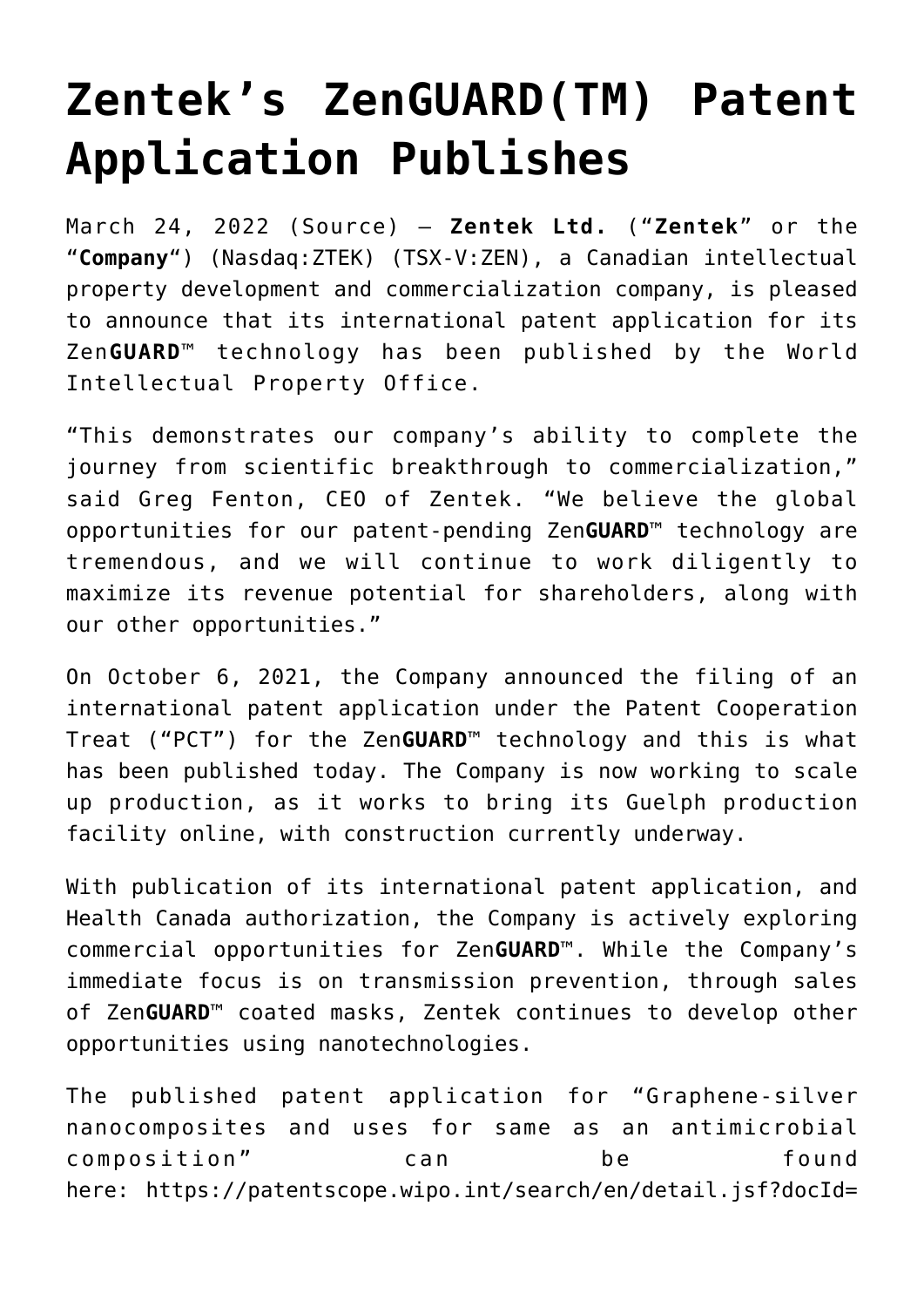### [WO2022056645&\\_cid=P20-L153L5-59932-1](https://pr.report/f-PmF391)

## **About Zentek Ltd.**

Zentek is an IP development and commercialization company focused on next-gen healthcare solutions in the areas of prevention, detection and treatment. Zentek is currently focused on commercializing Zen**GUARD**™, a patent-pending coating shown to have 99% antimicrobial activity, including against COVID-19, and the potential to use similar compounds as products against infectious diseases. The Company also has an exclusive agreement to be the global exclusive commercializing partner for a newly developed aptamer-based rapid pathogen detection technology.

#### **For further information:**

Matt Blazei Tel: (212) 655-0924 Email: [mattb@coreir.com](mailto:mattb@coreir.com)

To find out more about Zentek Ltd., please visit our website at [www.Zentek.com](https://pr.report/TLdUJKxH). A copy of this news release and all material documents in respect of the Company may be obtained on ZEN's SEDAR profile at [http://www.sedar.com/](https://pr.report/xi-qIH4j).

#### **Forward-Looking Statements**

This news release contains forward-looking statements. Since forward-looking statements address future events and conditions, by their very nature they involve inherent risks and uncertainties. Although Zentek believes that the assumptions and factors used in preparing the forward-looking information in this news release are reasonable, undue reliance should not be placed on such information, which only applies as of the date of this news release, and no assurance can be given that such events will occur in the disclosed time frames or at all. Zentek disclaims any intention or obligation to update or revise any forward-looking information, whether